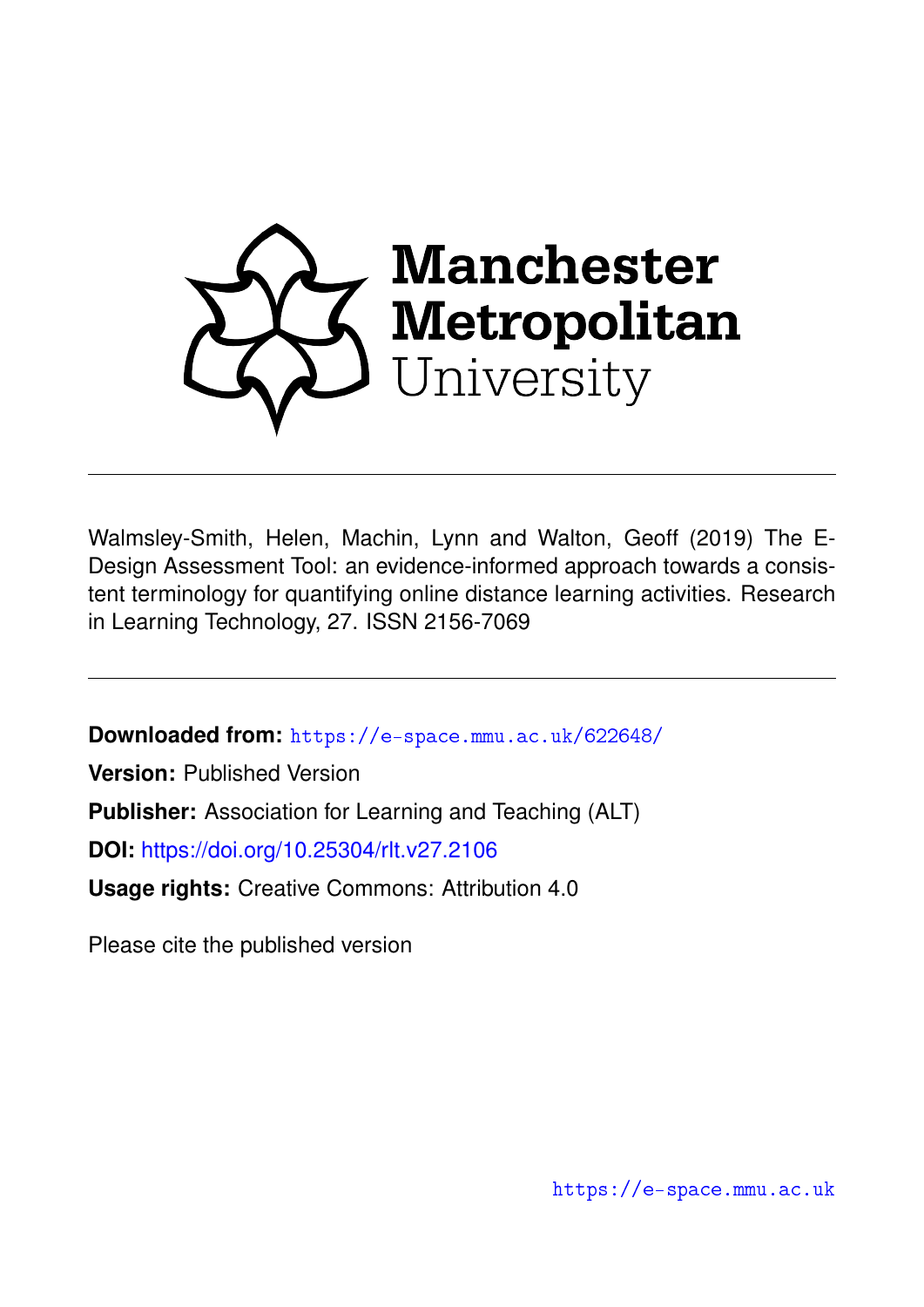

# **ORIGINAL RESEARCH ARTICLE**

# **The E-Design Assessment Tool: an evidence-informed approach towards a consistent terminology for quantifying online distance learning activities**

Helen Walmsley-Smith<sup>a\*</sup>, Lynn Machin<sup>b</sup> and Geoff Walton<sup>o</sup>

*a Academic Development Unit, Staffordshire University, Stoke-on-Trent, Staffordshire, UK;* 

*b School of Life Sciences and Education, Staffordshire University, Stoke-on-Trent, Staffordshire, UK* 

*c Department of Languages, Information & Communications, MMU, Manchester UK*

*(Received: 10 July 2018; Revised: 31 October 2018; Accepted: 18 December 2018; Published: 8 February 2019)*

Online distance learning (ODL) continues to expand rapidly, despite persistent concerns that student experience is poorer and retention lower than for face-toface courses. Various factors affect ODL quality, but the impact of recommended learning activities, such as student interaction activities and those involving feedback, have proven difficult to assess because of challenges in definition and measurement. Although learning design frameworks and learning analytics have been used to evaluate learning designs, their use is hampered by this lack of an agreed terminology. This study addresses these challenges by initially identifying key ODL activities that are associated with higher quality learning designs. The learning activity terminology was tested using independent raters, who categorised the learning activities in four ODL courses as 'interaction', 'feedback' or 'other', with inter-rater reliability near or above recommended levels. Whilst challenges remain for consistent categorisation, the analysis suggests that increased clarity in the learning activity will aid categorisation. As a result of this analysis, the E-Design Assessment Tool (eDAT) has been developed to incorporate this key terminology and enable improved quantification of learning designs. This can be used with learning analytics, particularly retention and attainment data, thus providing an effective feedback loop on the learning design.

*Keywords:* learning activity; technology enhanced learning; terminology; online learning; learning design

#### **Introduction**

Higher education students are increasingly combining face-to-face learning with online distance and blended courses. In the United States 6 million students took at least one online course as part of their degree, which represented 30% of students in 2015 (Allen and Seaman 2017). In the UK, 10% of students in 2012–2013 were distance learners (Garrett 2015). The University of Edinburgh intends to include at least one fully online course in every undergraduate programme by 2025 (Haywood 2016), a trend that is likely to continue because of demand for more flexible learning.

Online distance learning has its critics. High retention rates are often used as a measure of overall course quality (Lenert and Janes 2017), but retention is of concern,

1 Research in Learning Technology 2019. © 2019 H. Walmsley-Smith et al. Research in Learning Technology is the journal of the Association for Learning Technology (ALT), a UK-based professional and scholarly society and membership organisation. ALT is registered charity number 1063519.<http://www.alt.ac.uk/>. This is an Open Access article distributed under the terms of the Creative Commons Attribution 4.0 International License [\(http://creativecommons.org/licenses/by/4.0/\)](http://creativecommons.org/licenses/by/4.0/), allowing third parties to copy and redistribute the material in any medium or format and to remix, transform, and build upon the material for any purpose, even commercially, provided the original work is properly cited and states its license. Citation: Research in Learning Technology 2019, **27**: 2106 - <http://dx.doi.org/10.25304/rlt.v27.2106>

<sup>\*</sup>Corresponding author. Email: [h.walmsley-smith@staffs.ac.uk](mailto:h.walmsley-smith@staffs.ac.uk)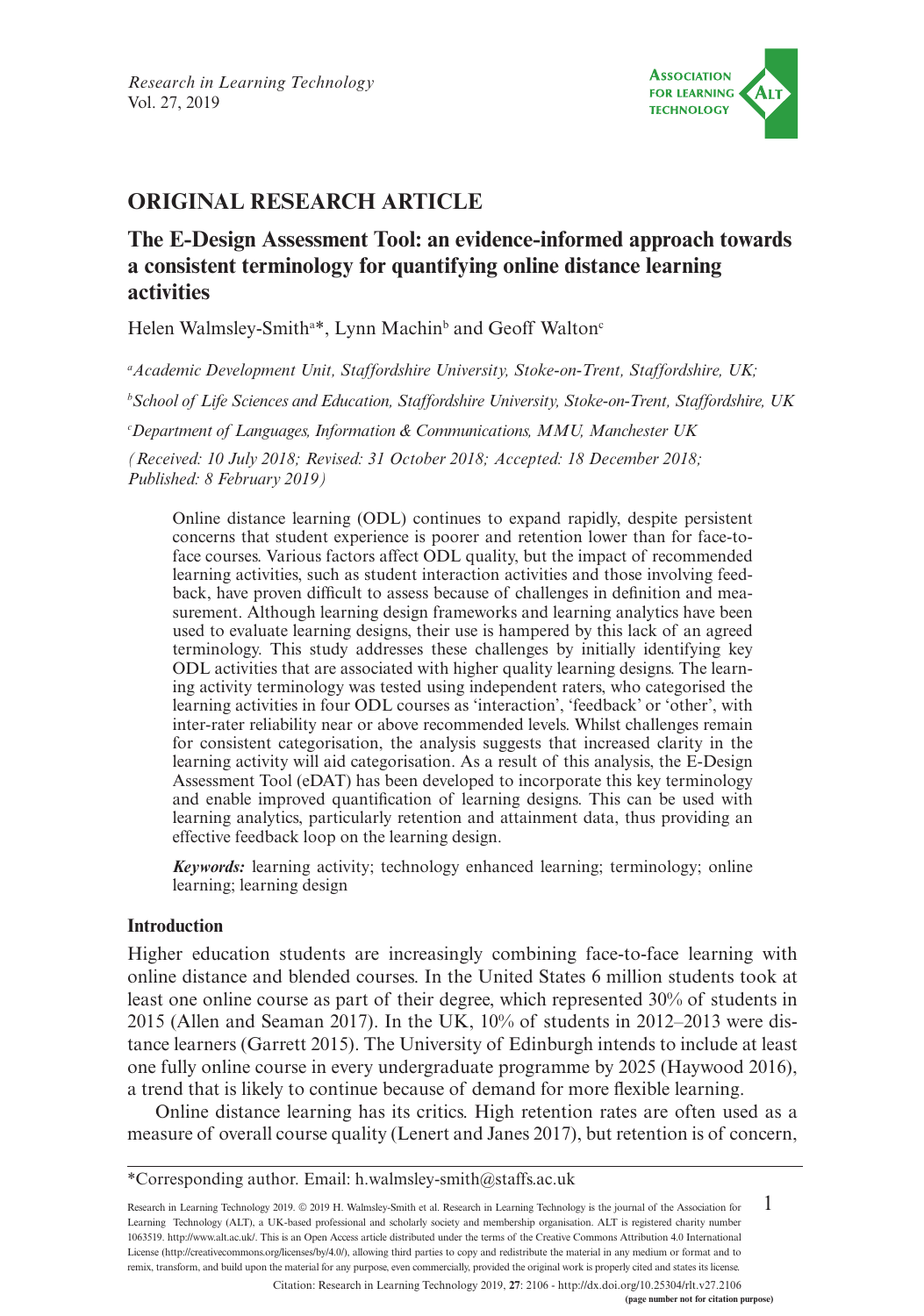often being much lower than the equivalent face-to face version (Simpson 2013). For example, the UK Open University retention rate was 22% in 2010 despite its specialism in distance learning (Simpson 2010). A range of possible factors affecting retention have been examined, ranging from learner-specific factors including age, gender, prior educational experience, levels of motivation and self-efficacy to institutional and course-specific factors including support available, course structure and the development of a learning community (e.g. Bawa 2016). A study of distance learning course designs identified that some courses did not contain quality course features, for example, synchronous activities or projects (Lenert and Janes 2017). Furthermore, '[*w*]hat is missing is the trajectory that would complete the feedback loop: the built-in evaluation of designs to see whether they achieved the expected outcomes' (Mor, Ferguson, and Wasson 2015, p. 224). A feedback loop would enable exploration of the specific impact online learning designs have on students' learning and make possible recommendations for effective learning activities to enhance learning and retention.

Evaluation of learning designs is hampered by a lack of shared vocabularies for pedagogic practice (Currier *et al.* 2006, section 2.2, no pagination). To achieve effective evaluation through a feedback loop requires 'a more widely used language or framework for sharing Learning Designs' (Dalziel *et al*. 2016, p. 260). For Laurillard (2012) it is an educational imperative to describe and represent online learning designs so that they can provide feedback to tutors about their effectiveness.

### **Research objectives**

A variety of common educational terminology is used by tutors to describe learning activities, but the extent to which they agree with the meaning and application is not known. This study therefore aimed to provide a reliable quantitative framework for categorising online activities by means of the following:

**Objective 1**: identifying types of effective online learning activities that support retention

**Objective 2:** testing terminology used to describe learning activities to identify the extent to which different users agree

**Objective 3**: developing the e-Design Assessment Tool (eDAT) utilising this terminology to describe and quantify learning activities

# **Literature review: effective online learning activities**

Levels of feedback and interaction in the course are two course design features often cited as having a significant impact on retention and each are discussed in the following sections.

# *Interaction*

Support for interaction in learning comes from social constructivist learning theory (Vygotsky and Cole 1978). Moreover, Croxton's (2014) meta-analysis indicates that both level and quality of interaction influence online retention.

The literature includes different ways to define and measure interaction (Wanstreet 2006). 'Transactional distance' (Moore and Kearsley 2011) suggests physical and psychological distance between tutor and student is the main difficulty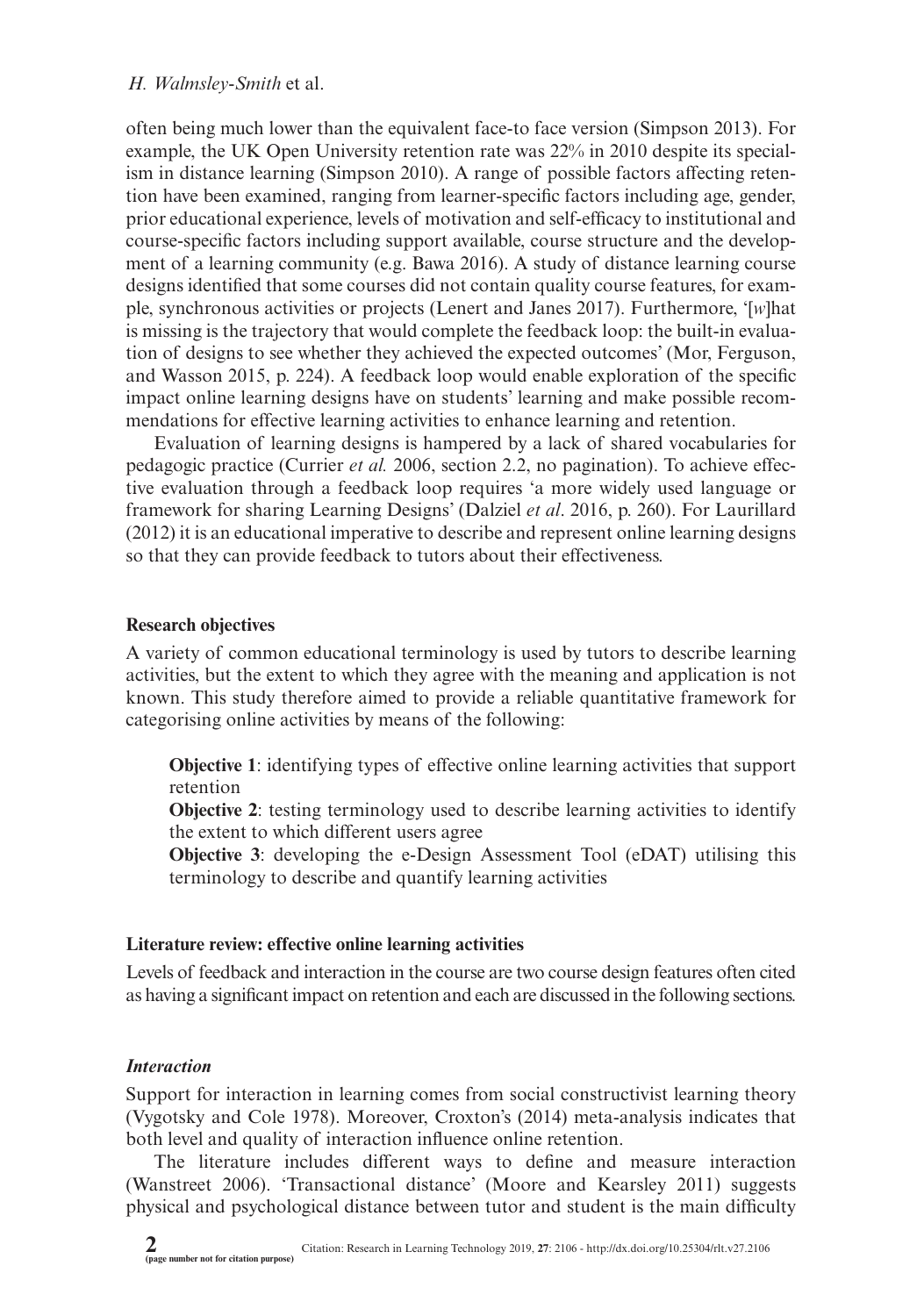of distance learning. Moore (1989) identified three types of interaction: student– student, student–tutor and student–content. A fourth type of student-interface interaction has been proposed (Hillman, Willis, and Gunawardena 1994). Despite the wide use of Moore's interaction types, there is no clear agreement on how to measure them (Ekwunife-Orakwue and Teng 2014). The following examples demonstrate how different surveys and data have been used to explore the impact of interaction on student retention.

The Community of Inquiry model (Garrison 2011) for online learning emphasises interaction between students and tutors, referred to as 'social presence'. Liu, Gomez, and Yen (2009) used the Social Presence and Privacy Questionnaire to measure social presence and identified it as a significant predictor of course retention and final grade. 'Resonance' was used as a way to increase social presence by the use of video lectures, and analysis of the video access data suggested that this increased retention (Geri 2012).

An analysis suggested that the number of communication activities designed into a course was the primary predictor for retention (Rienties and Toetenel 2016). They examined 151 ODL courses and calculated the time students were expected to spend on 'communication' using Conole's learning activity taxonomy (Fill and Conole 2005).

A combination of data mining of forum posts and the use of their own student survey showed a positive correlation between student satisfaction and interaction rates (Fasse, Humbert, and Rappold 2009). However, the challenge of isolating individual features of online courses to assess the impact of retention was highlighted by Godwin, Thorpe, and Richardson (2008). They found no significant difference between courses with a variety of interaction patterns when comparing retention and attainment.

Ekwunife-Orakwue and Teng (2014) found a positive correlation between tutor–student interaction and retention by using student satisfaction and computer self-efficacy surveys. Hawkins *et al*. (2013), using their own survey, found that feedback, procedural interaction and social interaction positively impacted on course completion.

A web-based peer-tutoring system called Online Peer-Assisted Learning, which enhanced interaction by supporting students tutoring each other, also resulted in improved retention (Evans and Moore 2013). The study used social network analysis and the Student Assessment of Learning Gains survey. The use of web-conferencing and structured group tasks achieved high retention as measured by course data and a course experience survey (Thorpe 2008). Interaction in collaborative group assignments using synchronous and asynchronous discussion as well as social media activities increased retention, according to data in the virtual learning environment (VLE) student activity log (Fisher and Baird 2005). Furthermore, frequency, rather than degree, of student interaction was identified as a positive marker for retention when VLE data was analysed (Shelton, Hung, and Lowenthal 2017).

Few studies have explored the impact of student–content interaction in online learning, making this is an area for possible further development (Xiao 2017). The use of the eDAT as discussed in the following will enable further research in this area.

### *Feedback*

Assessment and feedback activities are common in online learning. There are a variety of types, including formative individual and group tasks, online quizzes and tests, simulations, provision of model answers and summative assignments. Hattie's (2003)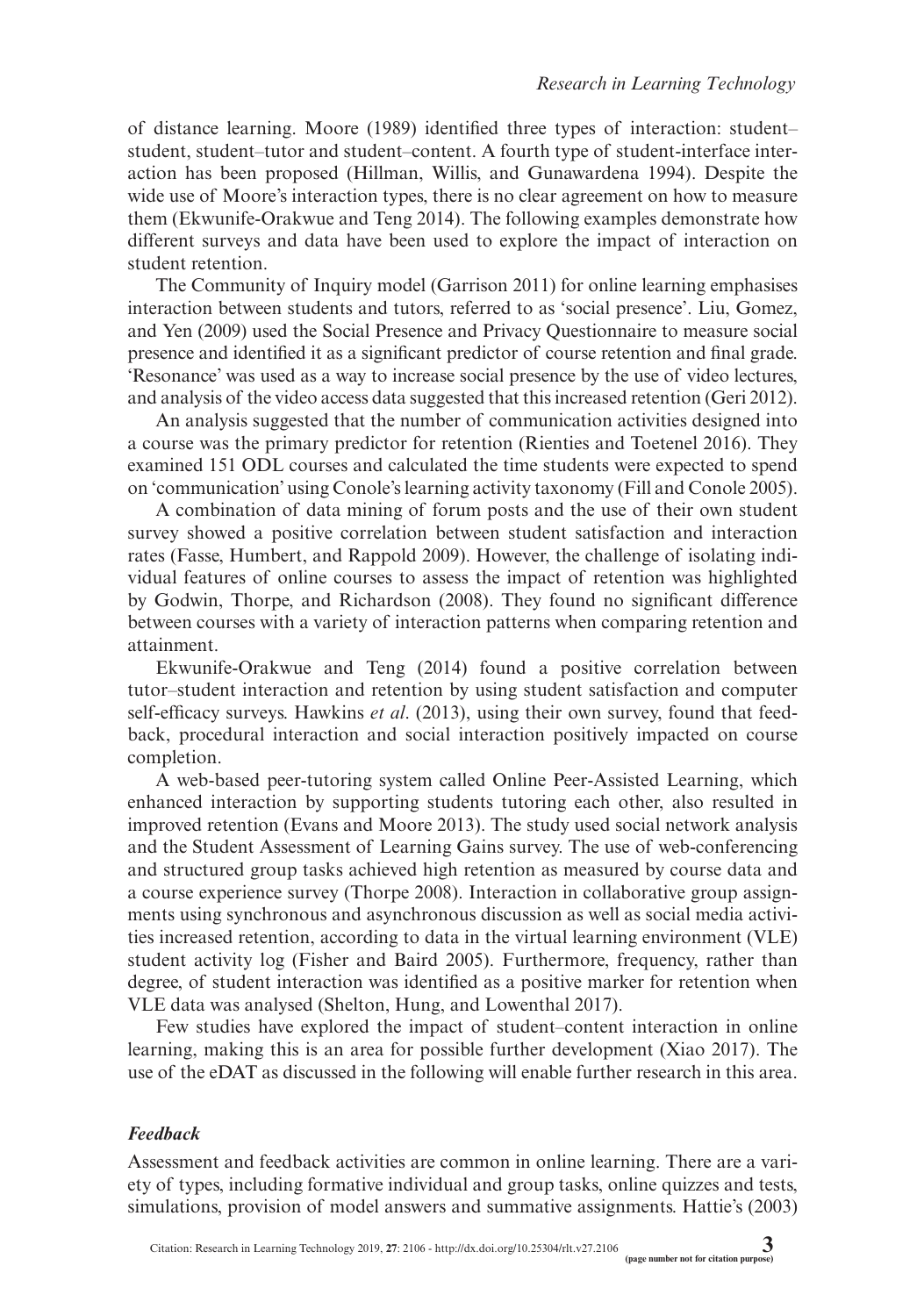meta-analysis of teacher effectiveness found that giving students feedback was identified as a highly effective intervention.

The impact of regular feedback to student postings was highlighted by Stott's (2016) case study, suggesting that low levels of student engagement and satisfaction may be the result of a lack of tutor feedback. A series of analytical writing assignments with feedback increased retention on a PhD programme by 39% (Sutton 2014). A cross-unit diagnostic that gave feedback to online learners from different learning units also had a positive effect on retention (Lin *et al*. 2014).

Bonk and Khoo (2014) highlighted the negative impact on online retention when prompt and individual feedback was not given. Choi *et al*.'s (2013) survey identified that a lack of feedback from tutors was a key reason for students not re-enrolling.

A systematic review of the impact of peer-assessment in online learning indicated that this 'improves performance of students in learning environments in over 60% of the evaluated articles' (Tenório *et al.* 2016, p. 103). A course redesigned to include regular tests with automatic feedback increased attainment and reduced withdrawal (Sancho-Vinuesa, Escudero-Viladoms, and Masià 2013).

Interaction and feedback are inherently linked: a tutor giving feedback to students is a form of interaction, and interactions with students provide feedback to tutors on how students are progressing (Hatzipanagos and Warburton 2009).

#### *Representing learning designs*

The impact of course design features on retention can be investigated using the Learning Design Conceptual Framework (Dalziel *et al*. 2013). Dalziel argues that Learning Design can be used in fine-grained comparisons in educational research and that there is a need 'to keep trying to develop a broadly accepted representational framework(s)' (Dalziel *et al.* 2016, p. 256). Laurillard agrees:

Perhaps the attempt is doomed. But without it there is no basis for the comparative analysis of the range of conventional and digital teaching methods that will tell us how they may best be used to support student learning. That is an imperative for our education systems now, so we have to try.

(Laurillard 2012, Chapter 5, no pagination)

Learning design representations are ways to represent or 'codify' learning designs to help online tutors and learning designers analyse and innovate, facilitate software developers to instantiate lessons in software or share designs with others (Conole 2013). Representations can include practice-based, conceptual, abstract or technical learning designs and those based on a specific theoretical approach. They can represent individual lessons or whole courses and provide different lenses to explore specific features including the nature of the task, the tools, resources or pedagogic principles. The most common type of representation is textual; other examples include content and course maps, pedagogy profiles, task swim lanes (visualisations) and learning outcome maps (Conole 2013). However, each representation uses different terminology and formats, some embedding pedagogic guidance and others not. The learning design representations in Table 1 illustrate the variety of terminology used to describe learning activities by different tools.

This variety of learning activity terminology is challenging for learning designers when evaluating the effectiveness of learning designs. For example, the Open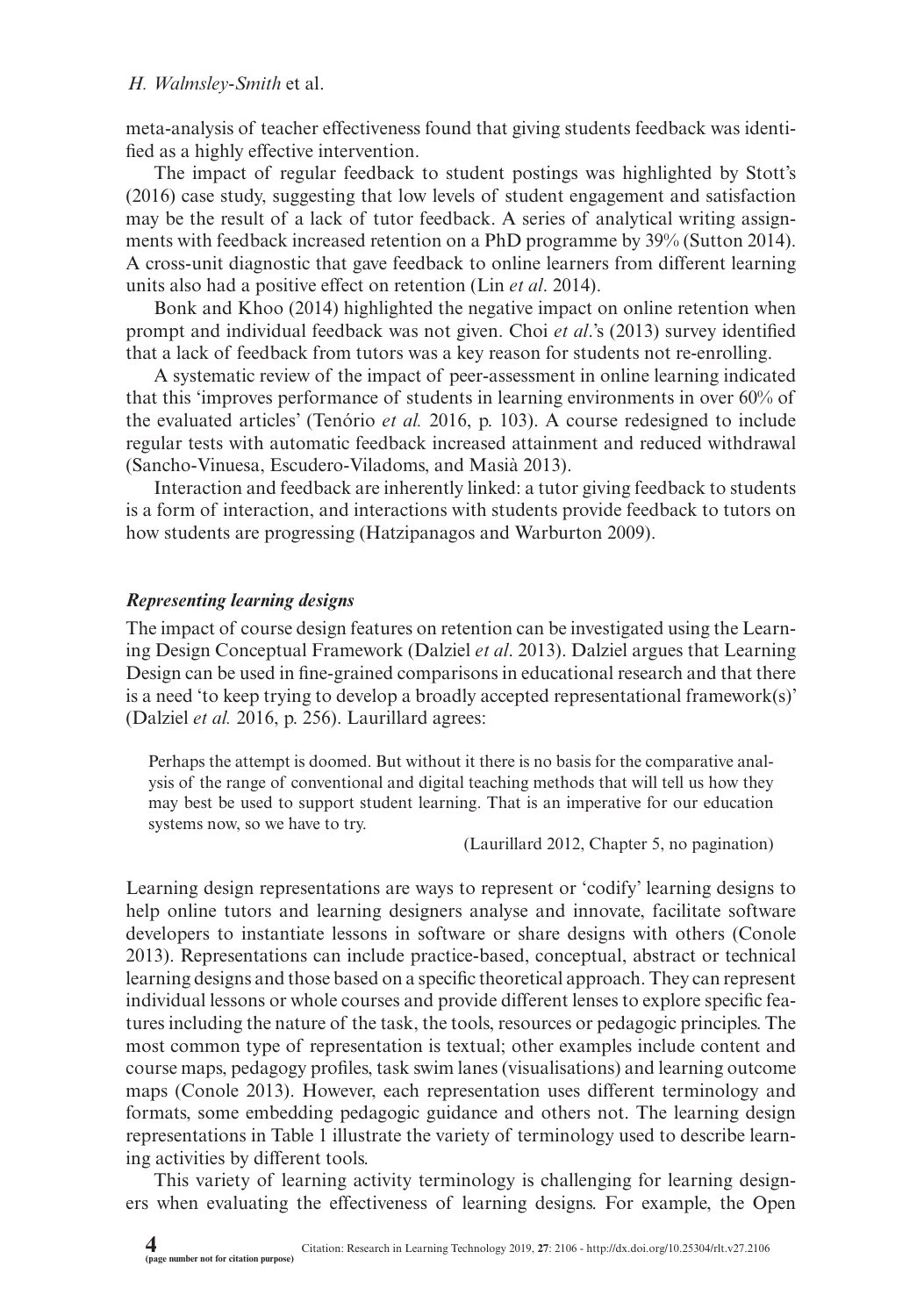| Name of learning design framework or tool                                                   | Terminology for learning activities                                                                                                                                     |
|---------------------------------------------------------------------------------------------|-------------------------------------------------------------------------------------------------------------------------------------------------------------------------|
| Updated Bloom's taxonomy (Anderson and<br>Krathwohl 2001)                                   | Type of activity: remember, understand,<br>apply, analyse, evaluate, create                                                                                             |
| Australian Universities Teacher Committee (AUTC)<br>Learning Design (Agostinho et al. 2002) | Elements of online learning design:<br>resources, tasks, supports                                                                                                       |
| Ulster hybrid (University of Ulster 2008)                                                   | Online learning events: receives, debates,<br>experiments, creates, explores, practises,<br>imitates, meta-learns                                                       |
| Open University Learning Design Initiative<br>(OULDI) project (Cross et al. 2012)           | Online learning activity types: assimila-<br>tive, finding and handling information,<br>communication, productive, experiential,<br>interactive or adaptive, assessment |
| 7Cs framework (Conole 2014)                                                                 | Online learning activities: capture, com-<br>municate, collaborate, consider                                                                                            |
| Learning Designer online design tool (London                                                | Online learning activities: read, watch,                                                                                                                                |
| Knowledge Lab 2016) based on the Conversational                                             | listen (acquisition); collaborate; discuss;                                                                                                                             |
| Framework (Laurillard 2002, 2012)                                                           | investigate; practice; produce                                                                                                                                          |
| E-Design Template (Walmsley 2017), based on                                                 | Online learning activity types: student-                                                                                                                                |
| Stephenson and Coomey (2001)                                                                | managed, tutor-managed, open activity,<br>closed task                                                                                                                   |

Table 1. Learning activity taxonomies.

University mapping project used Conole's taxonomy (Cross *et al*. 2012) to create a learning activity map over many courses. However, the authors commented on the difficulty of applying these terms, saying the process was 'subjective' and that they held 'regular meetings to improve consistency' (Rienties, Toetenel, and Bryan 2015, p. 316). Swan edited and applied six of Reeves' (1996) 14 pedagogical dimensions to her work describing MOOC pedagogies; she also commented that raters needed a number of discussions to agree on their application (Swan *et al*. 2015). Similarly, Laurillard observed that although tutors were able to map their own activities to a taxonomy, they were unable to agree when asked to map another tutor's task (Charlton, Magoulas, and Laurillard 2012). Analysis of a number of US online courses used a rubric for raters to score each of four key elements on a three-point scale; it experienced similar difficulties (Jaggars and Xu 2016). Even very simple terms seem to cause difficulties; for example, some users thought there was ambiguity between 'resource' and 'support' in the AUTC representation (Agostinho 2011). A group of learning designers conducted an interesting study to apply different learning design tools to a single lesson plan to 'represent' the design. Their challenges and varied results highlight the lack of consistency in learning design tools (Persico *et al*. 2013). This variety of disparate terms makes consistent analysis of learning activities difficult.

The eDAT, as described in the following, utilises the two commonly used terms ('interaction' and 'feedback') that are associated with higher retention in ODL. The consistent use of these terms, as suggested by the following analysis, could enable a more accurate and effective way for tutors and learning designers to describe learning activities. When learning activities can be accurately described, they can be quantified and used with learning analytics to provide evidence for effective learning designs that increase retention (Bakharia *et al*. 2016).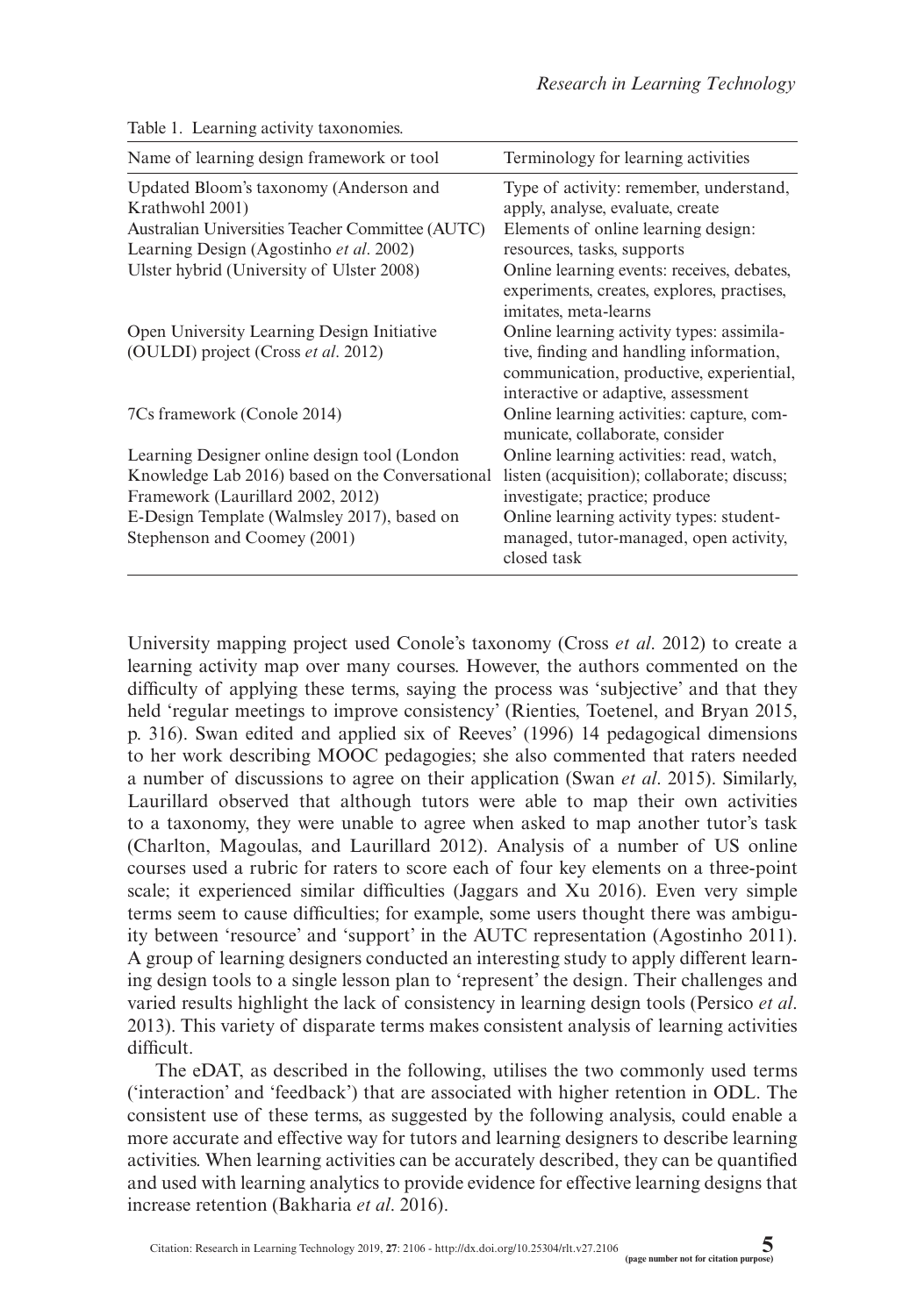# **Methods**

The literature discussed suggests that retention is increased when ODL includes interaction and feedback activities. However, these terms may not be used by tutors in the same way. These terms were tested using content analysis methodology to identify the extent to which tutors were using them consistently.

# *Content analysis*

Content analysis is a method of quantifying text to enable statistical analysis of the text by a process of 'coding' or categorising. It is a 'research technique for making replicable and valid inferences from texts (or other meaningful matter) to the context of their use' (Krippendorff 2013, p. 24). It has been used in a variety of educational settings, for example to analyse the impact of tutors' roles in online discussions (Dubuclet, Lou, and MacGregor 2015). To carry out a valid and reliable content analysis for this study, the following steps were taken:

- 1. specifying the units of analysis
- 2. identifying learning activity vocabulary to test
- 3. recruiting raters
- 4. calculating inter-rater reliability (IRR)

(adapted from Neuendorf 2002, p. 50)

# *Specifying the units of analysis*

For this study the specific learning activities or task descriptions written by tutors and presented in the VLE for students were analysed. A convenience sample of four distance learning modules from one Higher Education (HE) institution were chosen to represent a variety of courses. They were varied and from different subject areas (law, politics, games and sport), aimed at different levels (undergraduate and postgraduate) and included a total of 215 learning activities of different types and lengths.

Identification of units of analysis is critical but also challenging (Gorsky and Blau 2009). If the unit of analysis is too general, it may be easy to categorise but hard to analyse; if too small, it may be difficult to categorise reliably. For this study the units of analysis were prepared by splitting activities into multiple parts based on the learning activity 'verbs'. For example, a typical student activity was as follows:

1. Read xx, answer the following [structured] question and then post your response to the forum.

This was divided into the following for analysis:

- (i) *read* xx,
- (ii) *answer* the following [structured] question and then
- (iii) *post* your response to the forum.

Some courses included 'optional activities', for example, extended reading or open forums. These were also included as units of analysis because the impact of voluntary participation may be significant (So 2009).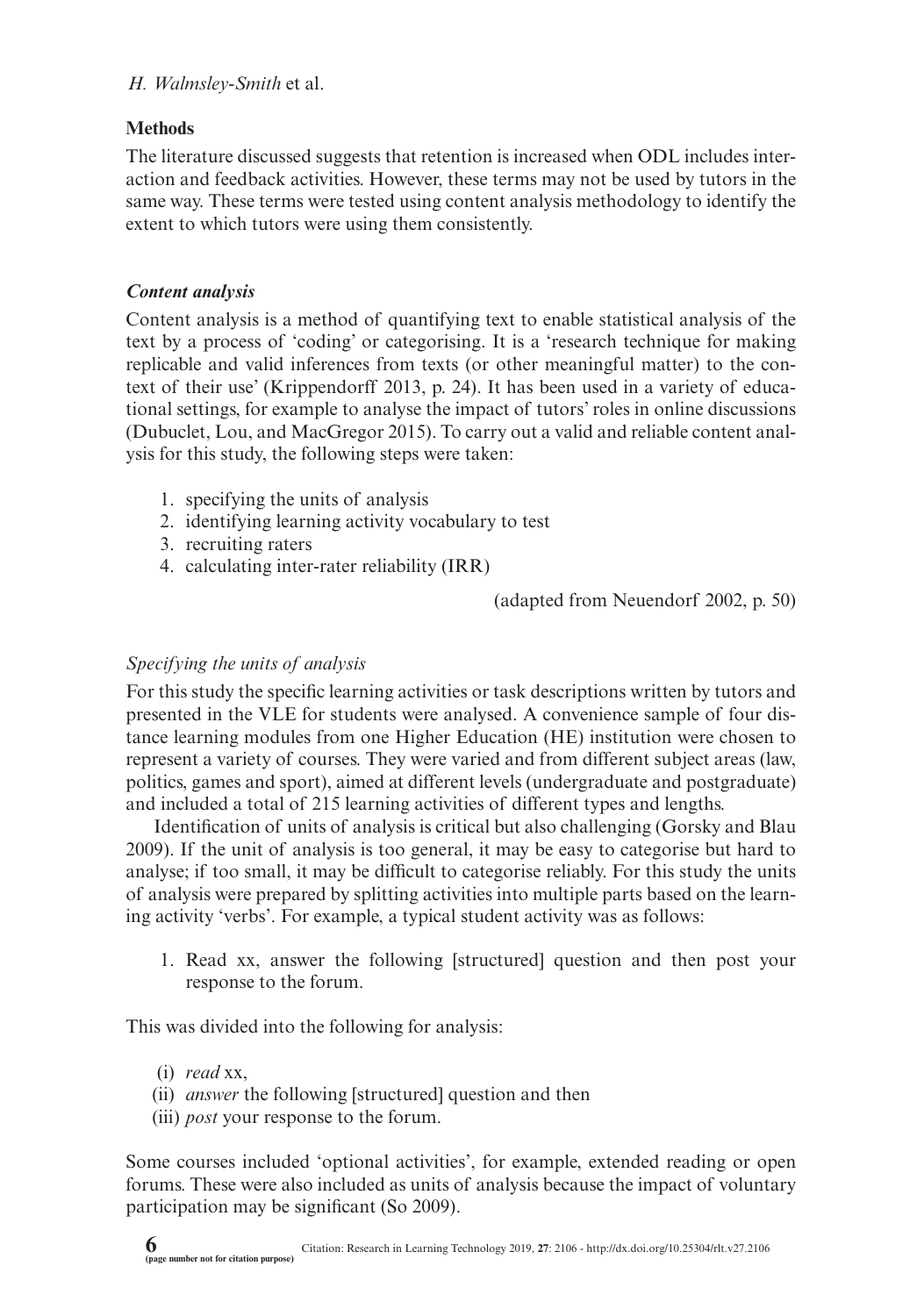# *Identifying learning activity terminology to test*

Based on the literature mentioned, analysis was conducted on the learning activity terms 'interaction', 'feedback' and 'other'. Activity types and examples were provided to assist the rater when categorising each activity, as in Table 2.

| Activity terminology Activity type |                          | Example                                                                                                         |
|------------------------------------|--------------------------|-----------------------------------------------------------------------------------------------------------------|
| <b>Interaction</b> with            | A, the tutor             | online webinar/lecture, 1-1 tutorial, coach-<br>ing session, email, phone                                       |
|                                    | B. other students        | forum discussion (may include tutor), group<br>work, peer assessment, adding comments to<br>peer wikis or blogs |
|                                    | C. (interactive) content | computer simulation, multimedia inter-<br>actions (excludes interaction with text or<br>video)                  |
| <b>Feedback</b> from               | 1. the tutor<br>2. peers | formative or summative feedback or grades<br>structured peer-assessment exercise, grading<br>activity           |
|                                    | 3. self-feedback         | using model answers, self-reflection, trial<br>and error exercises                                              |
|                                    | 4. computer (automatic)  | from computer simulation, computer-<br>marked test                                                              |
| <b>Other</b> activities            |                          | reading or watching, research, creating                                                                         |

Table 2. Terminology tested.

# *Recruiting raters*

In many studies, only two raters are used when a larger number would produce greater validity. Independent raters may be unbiased, but in many studies raters are either researchers or the researchers' assistants (e.g. Rienties and Toetenel 2016). Raters require familiarity with the language and context for analysis but not overfamiliarity with specialised vocabulary, which may reduce the universality of their analysis (Krippendorff 2013). Here, all four raters were academic colleagues, familiar with educational terminology and who completed the content analysis task independently following training.

# *Calculating inter-rater reliability*

When raters all agree, this increases confidence that the analysis is consistent and objective and that other raters would be likely to obtain the same result. However, even high reliability scores do not guarantee validity. For example, raters may all display the same prejudice or use the same concepts as others in a specialised community. High reliability may also indicate a loss of validity; for example, the categories may be oversimplified or superficial (Krippendorff 2013). In addition, high agreement between raters may simply mean that a particular item is missing from the content being analysed or that there is a high degree of similarity between the items being rated.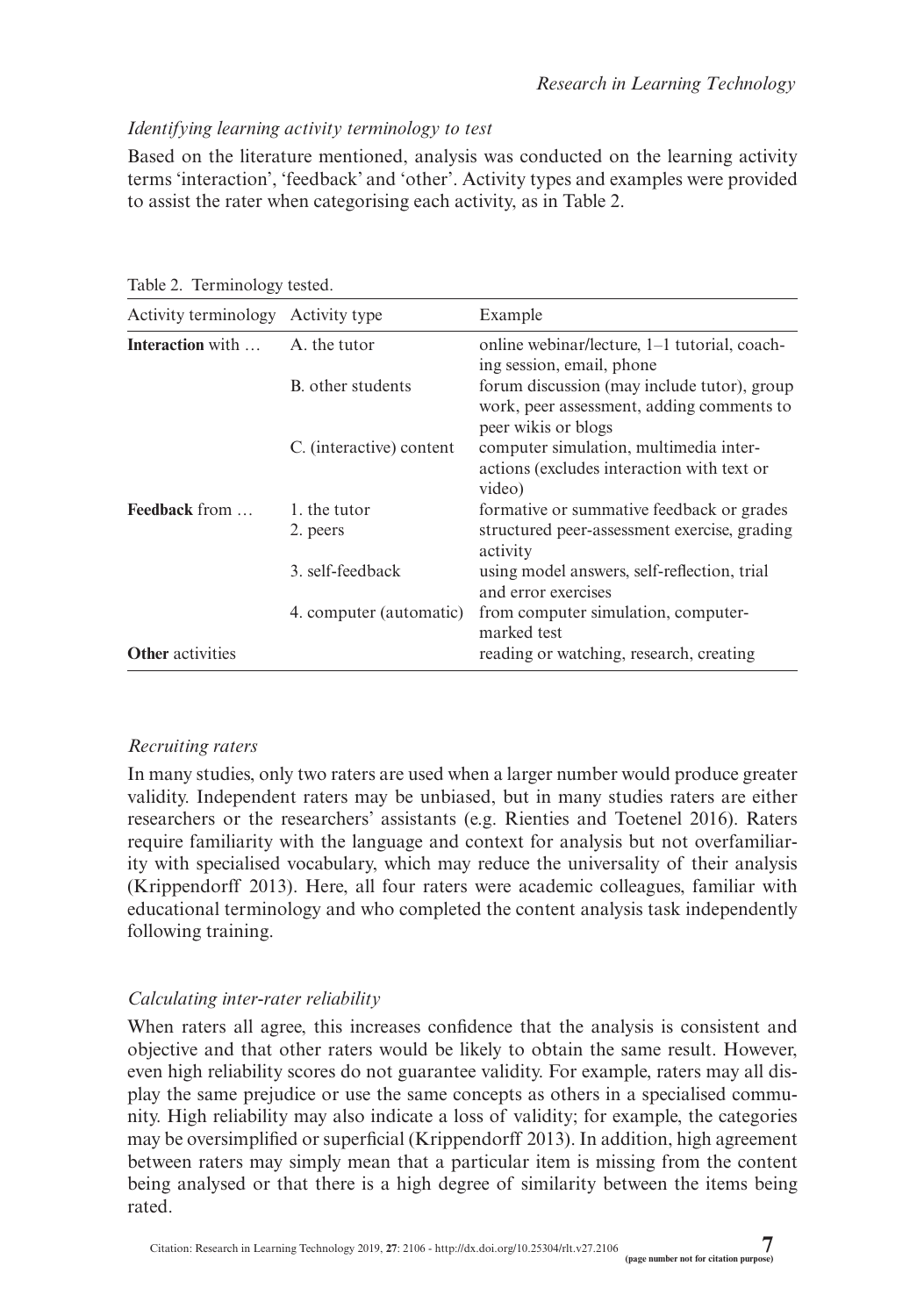Inter-rater reliability is often measured using Cohen's kappa, but this has been criticised as it encourages the use of just two raters when more raters would provide more robust findings (Krippendorff 2013). Krippendorff's alpha  $(\alpha)$  is a more effective measure of IRR as it can be applied to any number of observers, any number of categories, any metric or level of measurement, as well as to incomplete data and large and small sample sizes (Krippendorff 2011), and has been used in this study to calculate IRR.

There is no statistical rationale presented in the literature for acceptable levels of IRR. Krippendorff (2004) suggests that where the analysis is critical, a level of  $\alpha \ge 0.800$  should be considered necessary, and in situations where conclusions may be more tentative an IRR of  $\alpha \ge 0.667$  may be acceptable.

All 215 learning activities from four courses were categorised by four raters. Each course was rated independently, and each activity was categorised as 'interaction' and/ or 'feedback' or 'other'.

#### **Results**

The raters' overall categorisations of 'interaction' or 'feedback' for each activity were compared, and IRR was calculated with Krippendorff's alpha. There was some disagreement among raters and although the 'interaction' category had an acceptable level of agreement, the 'feedback' categorisations were near to but did not reach an acceptable level of IRR as in Table 3.

|  | Table 3. Inter-rater reliability results. |  |  |
|--|-------------------------------------------|--|--|
|--|-------------------------------------------|--|--|

|                             | 'Interaction' | 'Feedback' |
|-----------------------------|---------------|------------|
| Inter-rater reliability:    |               |            |
| 4 raters and 215 activities | 0.815         | 0.612      |

#### **Discussion**

The IRR figures show the difficulties in categorising learning activities even when using the commonly used terms 'interaction' and 'feedback'.

In total, of the 308 possible discussion-type categorisations, 285 were categorised as peer interaction and 197 as peer feedback. A significant issue was the way discussion forum activities were written; for example, discussion-type activities included five different terms: 'discuss', 'post', 'comment', 'post & comment' and 'post & discuss'. Raters categorised both 'discuss' and 'post' activities as including feedback when this was not indicated in the task. Sixteen 'discussions' were rated as peer feedback. In addition, discussion activities were sometimes categorised as 'other', perhaps because raters thought that posting on a forum did not comprise interaction. Within this variety of categorisations there was also noted a lack of consistency within raters. The highest level of agreement was for activities that specified both 'post/comment' and 'post/discuss', suggesting a greater clarity in the task.

There were noticeable differences between raters when categorising feedback activities. For example, one rater categorised the activity 'Students access Blackboard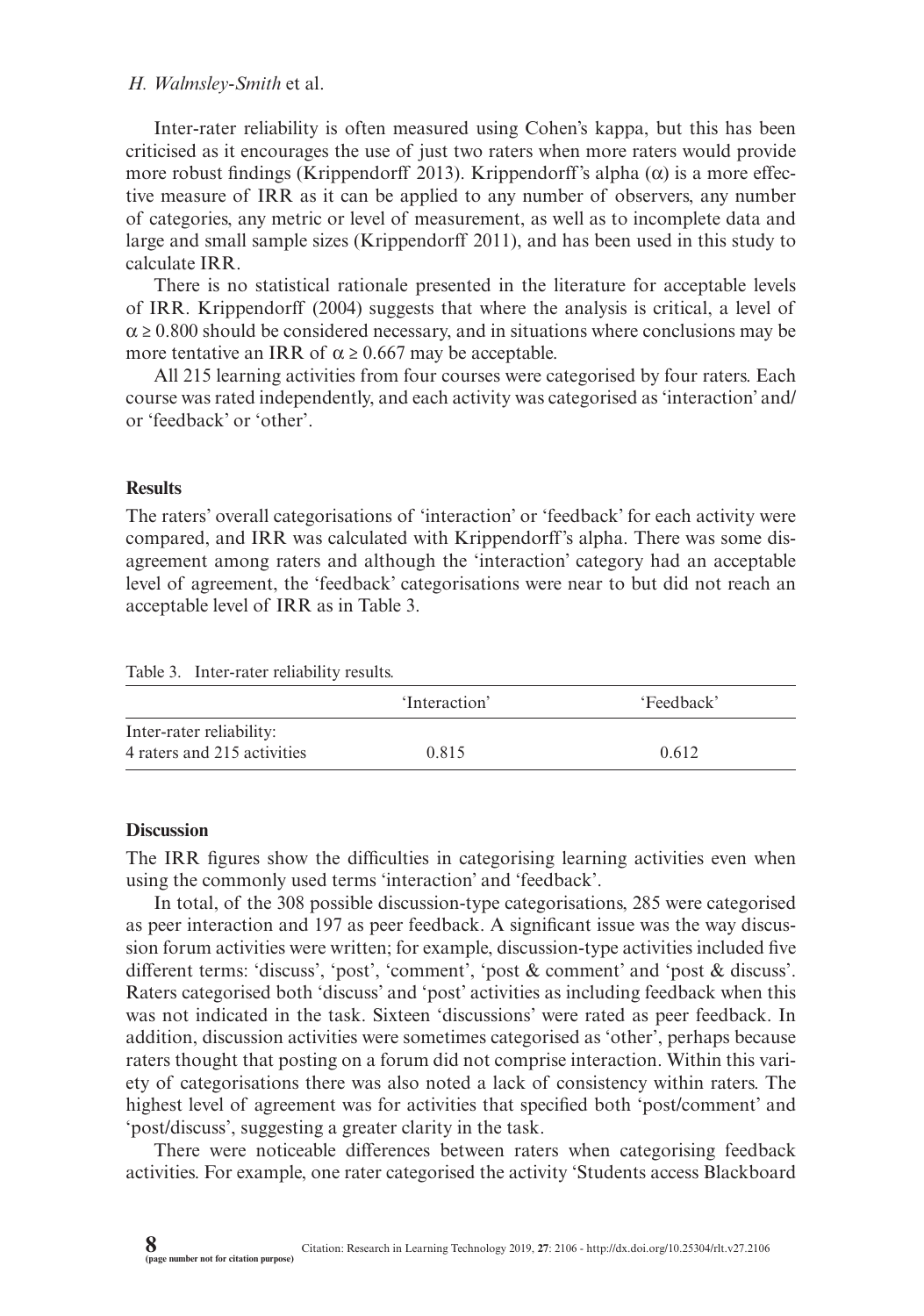for topic lecture notes, videos, etc. Try to apply these techniques to your own work' as feedback when no other rater had categorised it as such. Another rater categorised the activity 'Please post … on the discussion board' as feedback 22 times when the other raters did not. Assessment activities were not consistently categorised as feedback, presumably because this was not specified in the activity.

Some learning activities that were inconsistently categorised did not conform to good practice recommendations for interaction activities (e.g. Akin and Neal 2007; Salmon 2004) or recommendations for feedback (e.g. Nicol and Macfarlane-Dick 2006). However, a good practice example – 'Students post questions/comments in bulletin board for peer and tutor discussion' – was categorised the same way by all raters.

The selection of courses for this study included a variety of subject disciplines, and the raters were from different disciplines. This may have impacted on the ways the learning activities were written and also on the individual ways that the raters interpreted both the learning activity and the terms in the eDAT when completing the content analysis task. Further research in this area is needed.

#### **Conclusion**

Feedback on the effectiveness of learning designs is needed to improve ODL, but this is difficult to obtain without a consistent way to describe learning activities. Two types of activities are highlighted in the literature as having the potential to improve retention and quality of online learning: interaction with tutor and peers and feedback on learning. However, despite these terms being commonly used, they were difficult to apply consistently to the learning activities in this study. The eDAT utilises this terminology to help improve categorisation and quantification.

The difficulties in using common terms to categorise learning activities was surprising. The IRR for interaction was acceptable, but the IRR for feedback did not reach an acceptable level, suggesting that this is a complex term, difficult to use consistently. These terms, as used by the online course designers and by the raters, have different implicit meanings and reflect different teaching perspectives (Trigwell, Prosser, and Ginns 2005). However, the example given of an activity categorised consistently suggests that increased clarity about opportunities for interaction and feedback in a task will improve consistent use of these terms.

The eDAT has been developed to attempt to address these issues. It builds on the other Learning Design representation tools mentioned but focusses on two key online learning activities that are associated with higher retention. The eDAT enables tutors and designers to carry out the analysis described, that is, to categorise their learning activities using the terms 'interaction' and 'feedback' and to quantify them. Interaction activities can be categorised with some confidence, but feedback activities may be less easy to identify and require review and editing for clarity. Further analysis of the effectiveness of the tool is being conducted and will be reported separately.

Using the eDAT to categorise learning activities helps to provides quantitative data about the learning design. It also highlights to tutors the need to specify clearly to students when and how they will be interacting with others and when they can expect to receive feedback on each of their activities, thus potentially improving the learning design.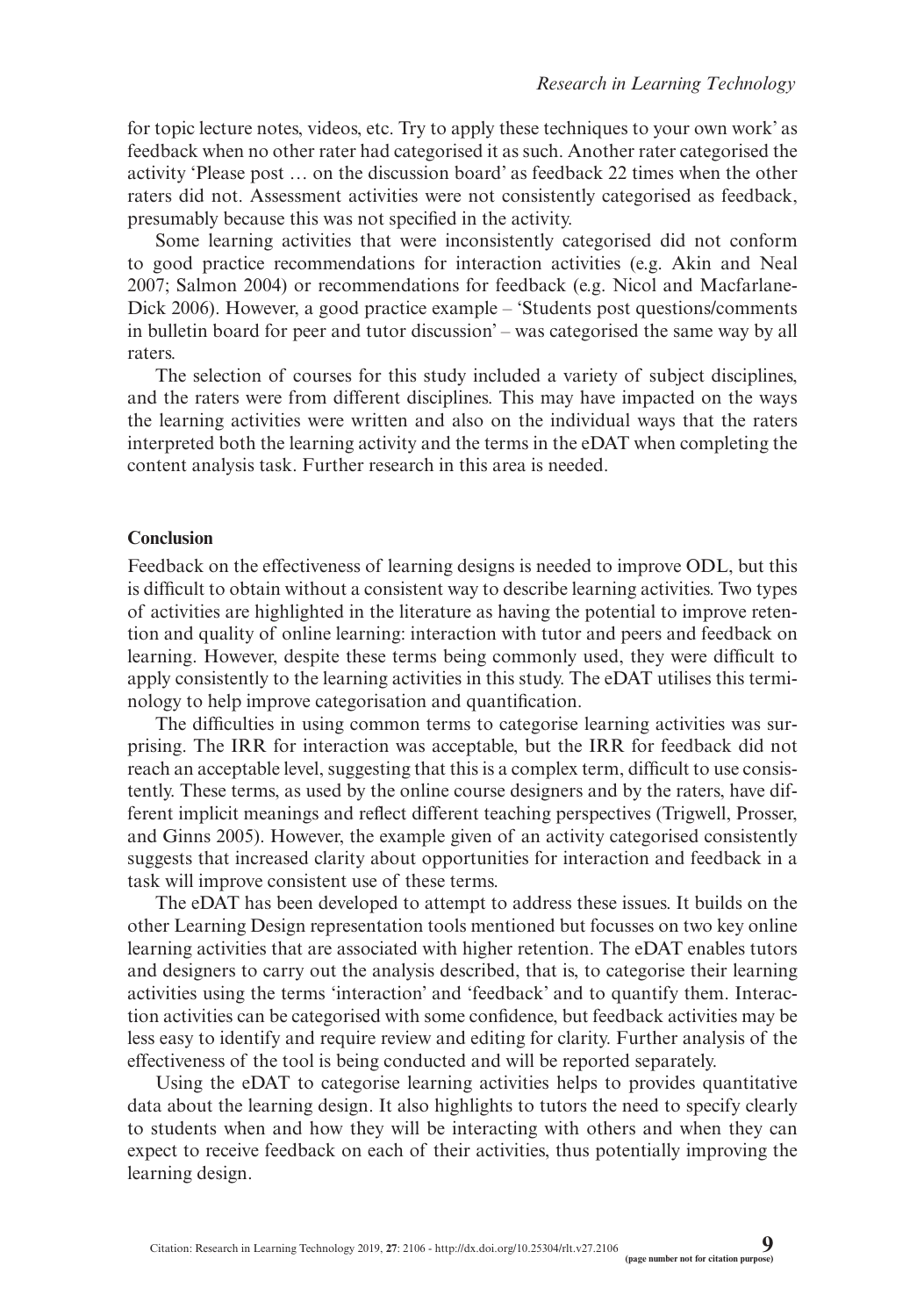### **Appendix 1: The E-Design Assessment Tool**

The E-Design Assessment Tool (Walmsley 2017) employs the tested terminology in both a Word template and Excel for use by tutors and designers, together with examples and a guide to quantifying learning activities. A sample follows, and both are freely available for download from the eDAT site: [http://blogs.staffs.ac.uk/](http://blogs.staffs.ac.uk/bestpracticemodels/edat/) [bestpracticemodels/edat/](http://blogs.staffs.ac.uk/bestpracticemodels/edat/).

# **E-Design Assessment Tool**

*Tutor instructions: Add your activities below and indicate where you have specifically included interaction and/or feedback activities. Calculate the % of each activity type to help you reflect on your learning design. Use retention and attainment rates to evaluate the quality of the learning design.*

| No | <b>Specific learning</b><br>activities/tasks (you<br>may need to split | Interaction with<br>A. tutor<br>B. peers                                   | Feedback from<br>1. tutor<br>2. peers                     | Other<br>content or<br>activities |
|----|------------------------------------------------------------------------|----------------------------------------------------------------------------|-----------------------------------------------------------|-----------------------------------|
|    | activities that include<br>separate parts)                             | C. (interactive) content                                                   | $3.$ self<br>4. computer (automatic)                      | $\checkmark$                      |
|    | <i>Activity text here</i>                                              | <i><u><b>[add interaction type here</b></u></i><br>if present in activity] | <i>Jadd feedback type here</i><br>if present in activity] |                                   |
|    | [Insert additional]<br>rows as required]                               |                                                                            |                                                           |                                   |
|    | <b>Total activities:</b>                                               | $\%$ with interaction                                                      | $\%$ with feedback                                        | $\%$ other                        |

#### **References**

- Agostinho, S. (2011) 'The use of a visual learning design representation to support the design process of teaching in higher education', *Australasian Journal of Educational Technology*, vol. 27, no. 6, pp. 961–978. <http://doi.org/10.14742/ajet.923>
- Agostinho, S., *et al*., (2002) 'A tool to evaluate the potential for an ICT-based learning design to foster "high-quality learning"', *Winds of Change in the Sea of Learning. Proceedings of the 19th Annual Conference of the Australasian Society for Computers in Learning in Tertiary Education*, Auckland, pp. 29–38, [online] Available at: [http://ro.uow.edu.au/cgi/viewcon](http://ro.uow.edu.au/cgi/viewcontent.cgi?article=1128&context=edupapers)[tent.cgi?article=1128&context=edupapers](http://ro.uow.edu.au/cgi/viewcontent.cgi?article=1128&context=edupapers)
- Akin, L. & Neal, D. (2007) 'CREST+ model: writing effective online discussion questions', *Journal of Online Learning and Teaching*, vol. 3, no. 2, pp. 191–202, [online] Available at: <http://jolt.merlot.org/vol3no2/akin.htm>
- Allen, I. E. & Seaman, J. (2017) *Distance Learning Compass: Distance Education Enrollment Report*, [online] Available at: [https://onlinelearningsurvey.com/reports/digtiallearning](https://onlinelearningsurvey.com/reports/digtiallearningcompassenrollment2017.pdf) [compassenrollment2017.pdf](https://onlinelearningsurvey.com/reports/digtiallearningcompassenrollment2017.pdf)
- Anderson, L. W. & Krathwohl, D. R. (2001) *A Taxonomy for Learning, Teaching, and Assessing: A Revision of Bloom's Taxonomy of Educational Objectives*, Longman: New York.
- Bakharia, A., *et al*., (2016) 'A conceptual framework linking learning design with learning analytics', in *Proceedings of the 6th International Conference on Learning Analytics & Knowledge*, Edinburgh, pp. 329–338.
- Bawa, P. (2016) 'Retention in online courses: exploring issues and solutions-A literature review', *SAGE Open*, vol. 6, no. 1, pp. 1–11. <http://doi.org/10.1177/2158244015621777>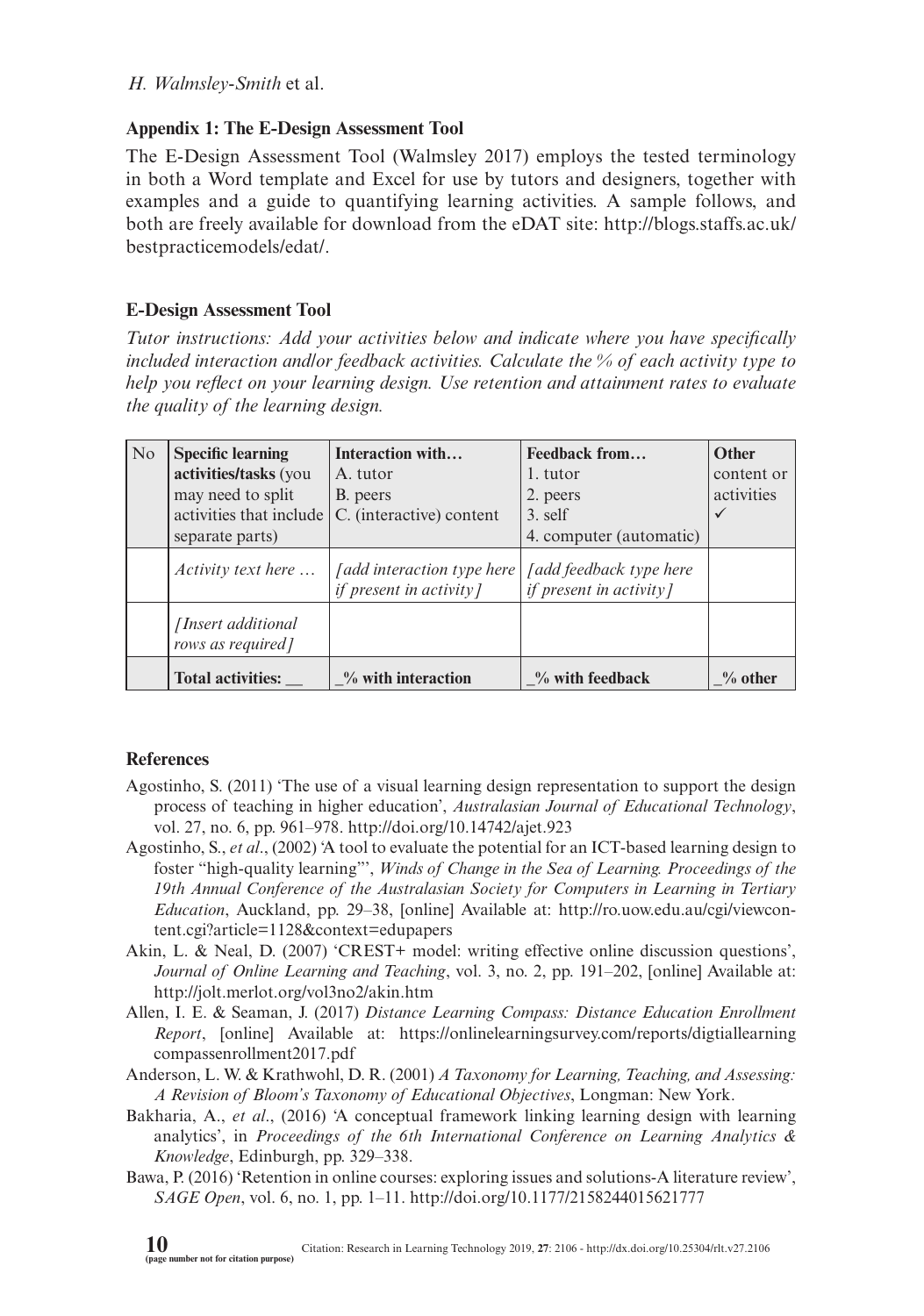- Bonk, C. J. & Khoo, E. (2014) *Adding Some TEC-Variety: 100+ Activities for Motivating and Retaining Learners Online*, Open World Books, Bloomington, IN.
- Charlton, P., Magoulas, G. & Laurillard, D. (2012) 'Enabling creative learning design through semantic technologies', *Technology, Pedagogy and Education*, vol. 21, no. 2, pp. 231–253. <http://doi.org/10.1080/1475939X.2012.698165>
- Choi, H., *et al*., (2013) 'The extent of and reasons for non re-enrollment: a case of Korea National Open University', *International Review of Research in Open & Distance Learning*, vol. 14, no. 4, pp. 19–35. <http://dx.doi.org/10.19173/irrodl.v14i4.1314>
- Conole, G. (2013) *Designing for Learning in an Open World*, Springer Science & Business Media, Milton Keynes.
- Conole, G. (2014) 'The 7Cs of learning design  $-$  A new approach to rethinking design practice', in *Proceedings of the 9th International Conference on Networked Learning*, pp. 502–509, [online] Available at: [http://www.lancaster.ac.uk/fss/organisations/netlc/past/](http://www.lancaster.ac.uk/fss/organisations/netlc/past/nlc2014/abstracts/pdf/conole.pdf) [nlc2014/abstracts/pdf/conole.pdf](http://www.lancaster.ac.uk/fss/organisations/netlc/past/nlc2014/abstracts/pdf/conole.pdf)
- Cross, S., *et al*., (2012) *Challenge and Change in Curriculum Design Process, Communities, Visualisation and Practice*, [online] Available at: [http://www.open.ac.uk/blogs/OULDI/wp](http://www.open.ac.uk/blogs/OULDI/wp-content/uploads/2010/11/OULDI_Final_Report_Final.pdf)[content/uploads/2010/11/OULDI\\_Final\\_Report\\_Final.pdf](http://www.open.ac.uk/blogs/OULDI/wp-content/uploads/2010/11/OULDI_Final_Report_Final.pdf)
- Croxton, R. A. (2014) 'The role of interactivity in student satisfaction and persistence in online learning', *Journal of Online Learning and Teaching*, vol. 10, no. 2, pp. 314–325, [online] Available from: [http://jolt.merlot.org/vol10no2/croxton\\_0614.pdf](http://jolt.merlot.org/vol10no2/croxton_0614.pdf)
- Currier, S., *et al*., (2006) 'Vocabularies for describing pedagogical approach in e-learning: a scoping study', in *Proceedings of the International Conference on Dublin Core and Metadata Applications: Metadata for Knowledge and Learning*, Colima, Oct 2006.
- Dalziel, J. R., *et al*., (2013) *The Larnaca Declaration on Learning Design*, [online] Available at: <https://larnacadeclaration.wordpress.com/>
- Dalziel, J. R., *et al*., (2016) 'Learning design: where do we go from here?', in *Learning Design: Conceptualizing a Framework for Teaching and Learning Online*, ed J. R. Dalziel, Routledge, Abingdon.
- Dubuclet, K. S., Lou, Y. & MacGregor, K. (2015) 'Design and cognitive level of student dialogue in secondary school online courses', *American Journal of Distance Education*, vol. 29, no. 4, pp. 283–296. <http://doi.org/10.1080/08923647.2015.1085722>
- Ekwunife-Orakwue, K. C. V. & Teng, T. L. (2014) 'The impact of transactional distance dialogic interactions on student learning outcomes in online and blended environments', *Computers and Education*, vol. 78, pp. 414–427. <http://doi.org/10.1016/j.compedu.2014.06.011>
- Evans, M. J. & Moore, J. S. (2013) 'Peer tutoring with the aid of the Internet', *British Journal of Educational Technology*, vol. 44, no. 1, pp. 144–155. [http://doi.org/10.1111/j.1467-8535.](http://doi.org/10.1111/j.1467-8535.2011.01280.x) [2011.01280.x](http://doi.org/10.1111/j.1467-8535.2011.01280.x)
- Fasse, R., Humbert, J. & Rappold, R. (2009) 'Rochester Institute of Technology: analyzing student success', *Journal of Asynchronous Learning Networks*, vol. 13, no. 3, pp. 37–48. Available from: <https://files.eric.ed.gov/fulltext/EJ862354.pdf>
- Fill, K. & Conole, G. (2005) 'A learning design toolkit to create pedagogically effective learning activities', *Journal of Interactive Media in Education*, vol. 1, no. 9, pp. 1–16. [http://doi.](http://doi.org/10.5334/2005-8) [org/10.5334/2005-8](http://doi.org/10.5334/2005-8)
- Fisher, M. & Baird, D. E. (2005) 'Online learning design that fosters student support, selfregulation, and retention', *Campus-Wide Information Systems*, vol. 22, no. 2, pp. 88–107. <http://doi.org/10.1108/10650740510587100>
- Garrett, R. (2015) *Up, Down, Flat: Distance Learning Data Collection and Enrollment Patterns in Australia, UK, and USA*, [online] Available at:<http://www.obhe.ac.uk/documents/download?id=1023>
- Garrison, D. R. (2011) *Community of Inquiry Model*, [online] Available at: [https://coi.athabascau.](https://coi.athabascau.ca/coi-model/an-interactive-coi-model/) [ca/coi-model/an-interactive-coi-model/](https://coi.athabascau.ca/coi-model/an-interactive-coi-model/)
- Geri, N. (2012) 'The resonance factor: probing the impact of video on student retention in distance learning', *Interdisciplinary Journal of E-Learning and Learning Objects*, vol. 8, [online] Available at:<https://www.learntechlib.org/p/44757/>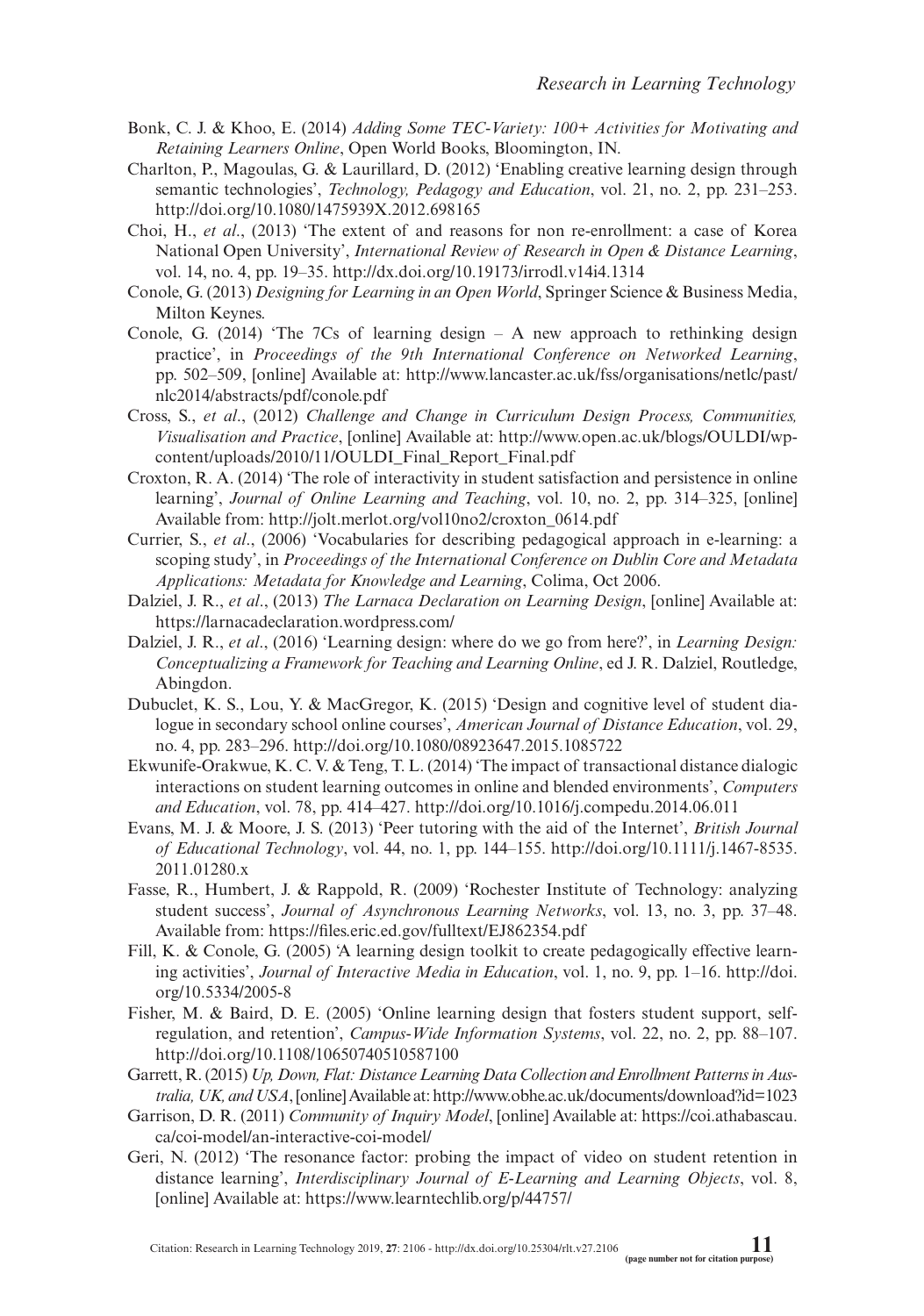- Godwin, S. J., Thorpe, M. & Richardson, J. T. E. (2008) 'The impact of computer-mediated interaction on distance learning', *British Journal of Educational Technology*, vol. 39, no. 1, pp. 52–70.<http://doi.org/10.1111/j.1467-8535.2007.00727.x>
- Gorsky, P. & Blau, I. (2009) 'Online teaching effectiveness: a tale of two instructors', *International Review of Research in Open & Distance Learning*, vol. 10, no. 3, pp. 1–28. <http://dx.doi.org/10.19173/irrodl.v10i3.712>
- Hattie, J. (2003) 'Teachers make a difference: what is the research evidence?', in *Proceedings of the Australian Council for Educational Research Annual Conference: Building Teacher Quality*, Melbourne, Oct 2003.
- Hatzipanagos, S. & Warburton, S. (2009) 'Feedback as dialogue: exploring the links between formative assessment and social software in distance learning', *Learning, Media and Technology*, vol. 34, no. 1, pp. 45–59. <http://doi.org/10.1080/17439880902759919>
- Hawkins, A., *et al*., (2013) 'Academic performance, course completion rates, and student perception of the quality and frequency of interaction in a virtual high school', *Distance Education*, vol. 34, no. 1, pp. 64–83.<http://doi.org/10.1080/01587919.2013.770430>
- Haywood, J. (2016) 'Learning from MOOCs: lessons for the future', in *From Books to MOOCs? Emerging Models of Learning and Teaching in Higher Education*, eds E. De Corte, L. Engwall & U. Teichler, Portland Press, London, pp. 69–80.
- Hillman, D., Willis, D. & Gunawardena, C. (1994) 'Learner-interface interaction in distance education: an extension of contemporary models and strategies for practitioners', *American Journal of Distance Education*, vol. 8, no. 2, pp. 30–42.<http://doi.org/10.1080/08923649409526853>
- Jaggars, S. S. & Xu, D. (2016) 'How do online course design features influence student performance?', *Computers & Education*, vol. 95, pp. 270–284.<http://doi.org/10.1016/j.compedu.2016.01.014>
- Krippendorff, K. (2004) 'Reliability in content analysis: some common misconceptions and recommendations', *Human Communication Research*, vol. 30, no. 3, pp. 411–433. [http://doi.](http://doi.org/10.1111/j.1468-2958.2004.tb00738.x) [org/10.1111/j.1468-2958.2004.tb00738.x](http://doi.org/10.1111/j.1468-2958.2004.tb00738.x)
- Krippendorff, K. (2011) *Computing Krippendorff's Alpha-Reliability*, Annenberg School for Communication Departmental Papers, Philadelphia.
- Krippendorff, K. (2013) *Content Analysis: An Introduction to its Methodology,* 3rd edn., Sage, London.
- Laurillard, D. (2002) *Rethinking University Teaching: A Conversational Framework for the Effective Use of Educational Technology*, 2nd edn., Routledge, London.
- Laurillard, D. (2012) *Teaching as a Design Science: Building Pedagogical Patterns for Learning and Technology [Vitalsource e-book]*, Routledge, Abingdon.
- Lenert, K. A. & Janes, D. P. (2017) 'The incorporation of quality attributes into online course design in higher education', *International Journal of E-Learning & Distance Education*, vol. 33, no. 1, pp. 1–14, [online] Available at: <http://www.ijede.ca/index.php/jde/article/view/987/1658>
- Lin, J.-W., *et al*., (2014) 'Development and evaluation of across-unit diagnostic feedback mechanism for online learning', *Journal of Educational Technology & Society*, vol. 17, no. 3, pp. 138–153, [online] Available at: <https://www.jstor.org/stable/jeductechsoci.17.3.138>
- Liu, S., Gomez, J. & Yen, C.-J. (2009) 'Community college online course retention and final grade: predictability of social presence', *Journal of Interactive Online Learning*, vol. 8, no. 2, pp. 165–182. Available from [https://pdfs.semanticscholar.org/3bea/7b0a25381625b933f0d-](https://pdfs.semanticscholar.org/3bea/7b0a25381625b933f0d91f6e3a5286ff9ac2.pdf)[91f6e3a5286ff9ac2.pdf](https://pdfs.semanticscholar.org/3bea/7b0a25381625b933f0d91f6e3a5286ff9ac2.pdf)
- London Knowledge Lab. (2016) *Learning Designer*, UCL Institute of Education, [online] Available at:<https://www.ucl.ac.uk/learning-designer/index.php>
- Moore, M. G. (1989) 'Three types of interaction', *American Journal of Distance Education*, vol. 3, no. 2, pp. 1–7.<http://doi.org/10.1080/08923648909526659>
- Moore, M. G. & Kearsley, G. (2011) *Distance Education: A Systems View of Online Learning,* 3rd edn., Wadsworth, Belmont.
- Mor, Y., Ferguson, R. & Wasson, B. (2015) 'Editorial: learning design, teacher inquiry into student learning and learning analytics: a call for action', *British Journal of Educational Technology*, vol. 46, no. 2, pp. 221–229. <http://doi.org/10.1111/bjet.12273>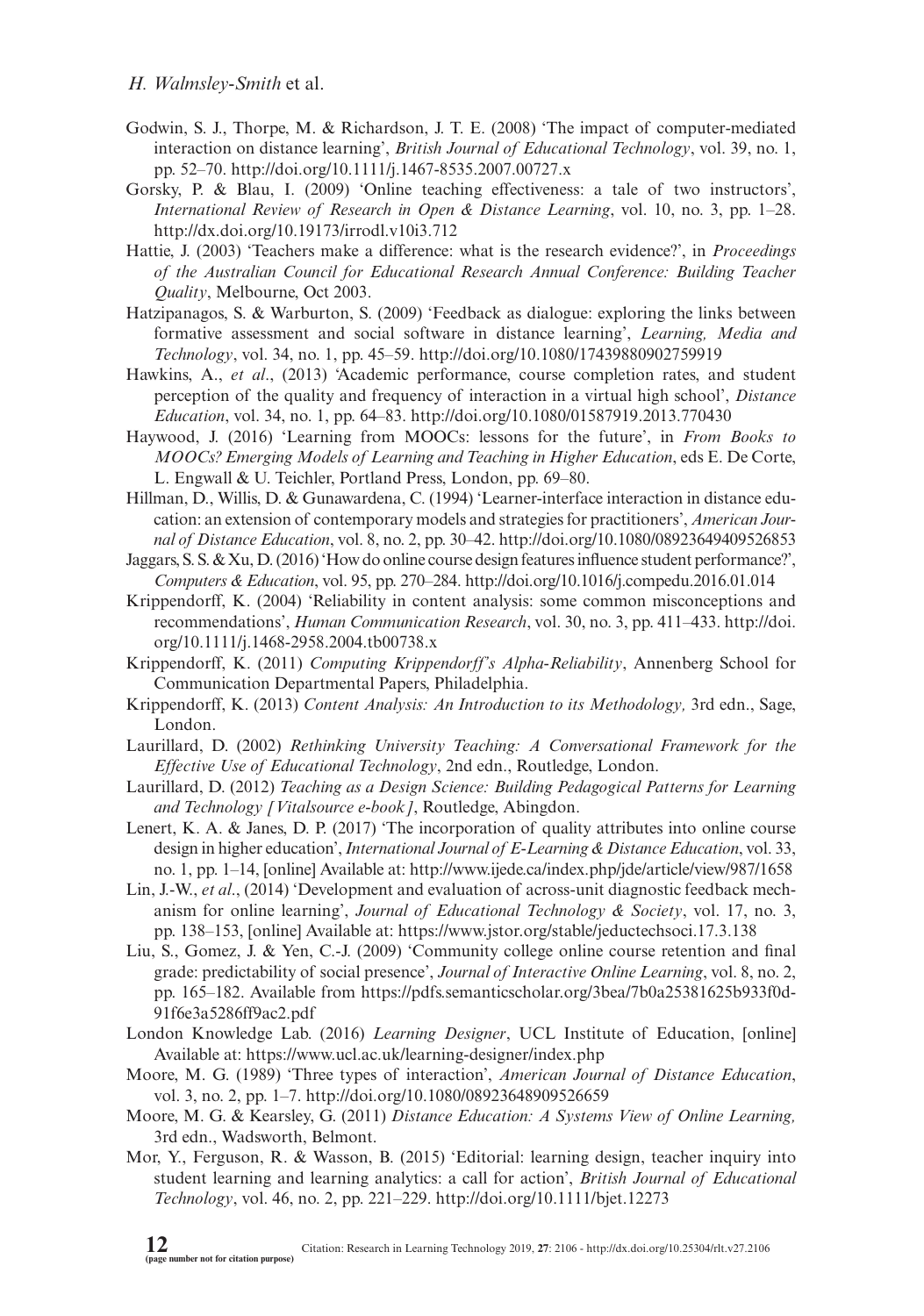Neuendorf, K. A. (2002) *The Content Analysis Guidebook*, Sage, London.

- Nicol, D. J. & Macfarlane-Dick, D. (2006) 'Formative assessment and self-regulated learning: a model and seven principles of good feedback practice', *Studies in Higher Education*, vol. 31, no. 2, pp. 199–218. <http://doi.org/10.1080/03075070600572090>
- Persico, D., *et al*., (2013) 'Learning design Rashomon I Supporting the design of one lesson through different approaches', *Research in Learning Technology*, vol. 21. [http://doi.](http://doi.org/10.3402/rlt.v21i0.20224) [org/10.3402/rlt.v21i0.20224](http://doi.org/10.3402/rlt.v21i0.20224)
- Reeves, T. (1996) *Evaluating What Really Matters in Computer-Based Education,* [online] Available at: <http://eduworks.com/Documents/Workshops/EdMedia1998/docs/reeves.html>
- Rienties, B. & Toetenel, L. (2016) 'The impact of learning design on student behaviour, satisfaction and performance: a cross-institutional comparison across 151 modules', *Computers in Human Behavior*, vol. 60, pp. 333–341.<http://doi.org/10.1016/j.chb.2016.02.074>
- Rienties, B., Toetenel, L. & Bryan, A. (2015) '"Scaling up" learning design: impact of learning design activities on LMS behavior and performance', in *Proceedings of the 5th International Conference on Learning Analytics And Knowledge*, Poughkeepsie, March 2015.
- Salmon, G. (2004) *E-Moderating: The Key to Online Teaching and Learning,* Routledge, London.
- Sancho-Vinuesa, T., Escudero-Viladoms, N. & Masià, R. (2013) 'Continuous activity with immediate feedback: a good strategy to guarantee student engagement with the course', *Open Learning: The Journal of Open, Distance and e-Learning*, vol. 28, no. 1, pp. 51–66. <http://doi.org/10.1080/02680513.2013.776479>
- Shelton, B. E., Hung, J.-L. & Lowenthal, P. R. (2017) 'Predicting student success by modeling student interaction in asynchronous online courses', *Distance Education*, vol. 38, no. 1, pp. 59–69.<http://doi.org/10.1080/01587919.2017.1299562>
- Simpson, O. (2010) *'22% can we do better?' The CWP Retention Literature Review*, Centre for Widening Participation, The Open University, Milton Keynes.
- Simpson, O. (2013) 'Student retention in distance education: are we failing our students?', *Open Learning: The Journal of Open, Distance and e-Learning*, vol. 28, no. 2, pp. 105–119. [http://](http://doi.org/10.1080/02680513.2013.847363) [doi.org/10.1080/02680513.2013.847363](http://doi.org/10.1080/02680513.2013.847363)
- So, H.-J. (2009) 'When groups decide to use asynchronous online discussions: collaborative learning and social presence under a voluntary participation structure', *Journal of Computer Assisted Learning*, vol. 25, no. 2, pp. 143–160.<http://doi.org/10.1111/j.1365-2729.2008.00293.x>
- Stephenson, J. & Coomey, M. (2001) 'Online learning: It is all about dialogue, involvement, support and control – According to the research', in *Teaching and Learning Online: New Pedagogies for New Technologies (Creating Success*), ed J. Stephenson, Kogan Page, London. pp. 37–52.
- Stott, P. (2016) 'The perils of a lack of student engagement: reflections of a "lonely, brave, and rather exposed" online instructor', *British Journal of Educational Technology*, vol. 47, no. 1, pp. 51–64.<http://doi.org/10.1111/bjet.12215>
- Sutton, R. (2014) 'Unlearning the past: new foundations for online student retention', *Journal of Educators Online*, vol. 11, no. 3, pp. 1–30. Available from [https://www.thejeo.com/](https://www.thejeo.com/archive/archive/2014_113/suttonpdf) [archive/archive/2014\\_113/suttonpdf](https://www.thejeo.com/archive/archive/2014_113/suttonpdf)
- Swan, K., *et al*., (2015) 'Metaphors for learning and the pedagogies of MOOCs', in *Meeting of the American Educational Research Association*, Chicago, IL, April 2015.
- Tenório, T., *et al*., (2016) 'Does peer assessment in on-line learning environments work? A systematic review of the literature', *Computers in Human Behavior*, vol. 64, pp. 94–107. [http://](http://doi.org/10.1016/j.chb.2016.06.020) [doi.org/10.1016/j.chb.2016.06.020](http://doi.org/10.1016/j.chb.2016.06.020)
- Thorpe, M. (2008) 'Effective online interaction: mapping course design to bridge from research to practice', *Australasian Journal of Educational Technology*, vol. 24, no. 1, pp. 57–72. <http://doi.org/10.14742/ajet.1230>
- Trigwell, K., Prosser, M. & Ginns, P. (2005) 'Phenomenographic pedagogy and a revised "Approaches to teaching inventory"', *Higher Education Research & Development*, vol. 24, no. 4, pp. 349–360. <http://doi.org/10.1080/07294360500284730>